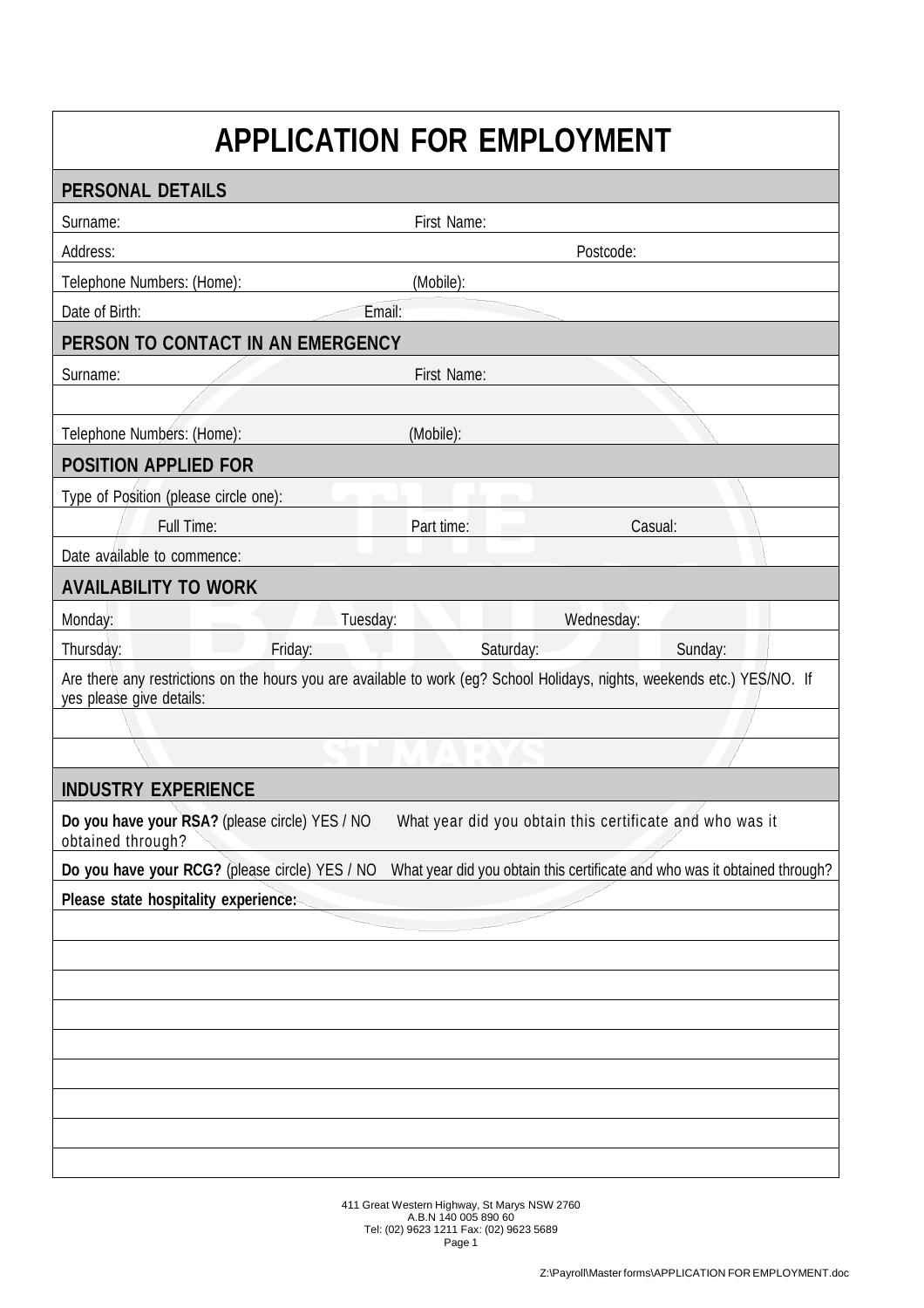| <b>CROSS TRAINING / MULTISKILLING</b>                                                                                                                                                                                                                                                                                                  |  |  |  |
|----------------------------------------------------------------------------------------------------------------------------------------------------------------------------------------------------------------------------------------------------------------------------------------------------------------------------------------|--|--|--|
| St Marys Diggers and Band Club is dedicated to exceptional service and the multi-skilling and training of our staff. We expect<br>our staff to be willing and able to work in a variety of roles in the Club. With training provided, in which of the following<br>service roles would you be interested in working in. (Please tick): |  |  |  |
| Bar<br><b>Tray Service</b><br>TAB<br>Cashier<br>Keno                                                                                                                                                                                                                                                                                   |  |  |  |
| <b>Poker Machines</b><br>Coffee Shop<br>Food<br>Reception                                                                                                                                                                                                                                                                              |  |  |  |
| <b>EMPLOYMENT HISTORY (please list most recent first)</b>                                                                                                                                                                                                                                                                              |  |  |  |
| Please tick if you have attached your resume and go to the next section.<br>If you have not attached your resume please complete this section                                                                                                                                                                                          |  |  |  |
| Employer (full name & address                                                                                                                                                                                                                                                                                                          |  |  |  |
|                                                                                                                                                                                                                                                                                                                                        |  |  |  |
| Dates employed from:<br>Reason for Leaving:<br>to                                                                                                                                                                                                                                                                                      |  |  |  |
| Position Held:                                                                                                                                                                                                                                                                                                                         |  |  |  |
| <b>Contact Phone Number:</b><br>Name of Supervisor:                                                                                                                                                                                                                                                                                    |  |  |  |
| Employer (full name & address)                                                                                                                                                                                                                                                                                                         |  |  |  |
|                                                                                                                                                                                                                                                                                                                                        |  |  |  |
| Dates employed from:<br>Reason for Leaving:<br>to                                                                                                                                                                                                                                                                                      |  |  |  |
| Position Held:                                                                                                                                                                                                                                                                                                                         |  |  |  |
| <b>Contact Phone Number:</b><br>Name of Supervisor:                                                                                                                                                                                                                                                                                    |  |  |  |
| Employer (full name & address)                                                                                                                                                                                                                                                                                                         |  |  |  |
|                                                                                                                                                                                                                                                                                                                                        |  |  |  |
| Dates employed from:<br>Reason for Leaving:<br>to                                                                                                                                                                                                                                                                                      |  |  |  |
| Position Held:                                                                                                                                                                                                                                                                                                                         |  |  |  |
| Name of Supervisor:<br><b>Contact Phone Number:</b>                                                                                                                                                                                                                                                                                    |  |  |  |
| <b>REFERENCES</b>                                                                                                                                                                                                                                                                                                                      |  |  |  |
| Name:                                                                                                                                                                                                                                                                                                                                  |  |  |  |
| Position:<br>Company Name:                                                                                                                                                                                                                                                                                                             |  |  |  |
| Telephone Number:<br>Relationship:                                                                                                                                                                                                                                                                                                     |  |  |  |
| Name:                                                                                                                                                                                                                                                                                                                                  |  |  |  |
| Company Name:<br>Position:                                                                                                                                                                                                                                                                                                             |  |  |  |
| Telephone Number:<br>Relationship:                                                                                                                                                                                                                                                                                                     |  |  |  |
| Name:                                                                                                                                                                                                                                                                                                                                  |  |  |  |
| Position:<br>Company Name:                                                                                                                                                                                                                                                                                                             |  |  |  |
| Telephone Number:<br>Relationship:                                                                                                                                                                                                                                                                                                     |  |  |  |
|                                                                                                                                                                                                                                                                                                                                        |  |  |  |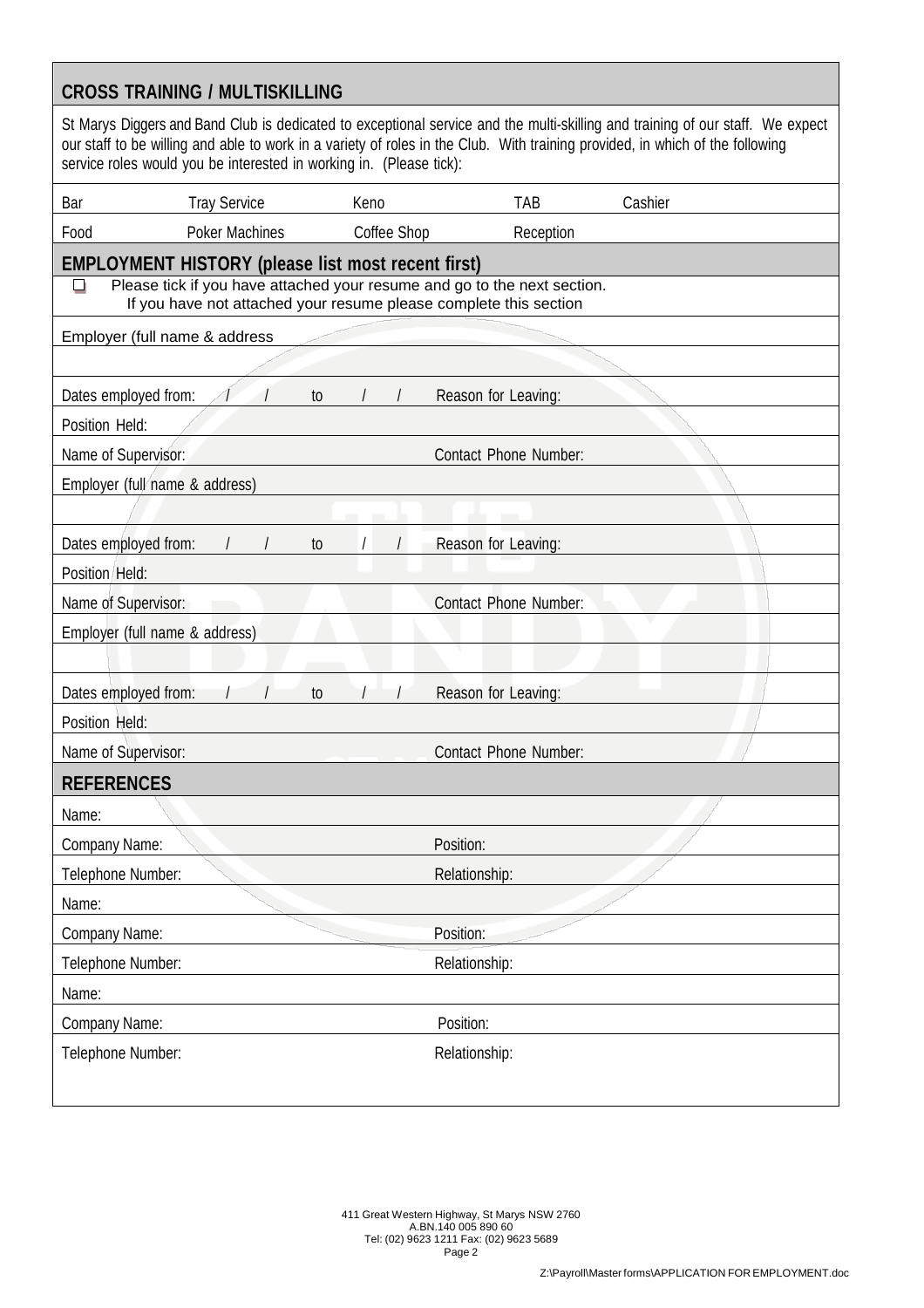| <b>EDUCATION / QUALIFICATIONS / TRADE SKILLS</b>                                                                                                                                                                                              |                     |                      |
|-----------------------------------------------------------------------------------------------------------------------------------------------------------------------------------------------------------------------------------------------|---------------------|----------------------|
| Name and Location of School/Training Institute                                                                                                                                                                                                | Duration of Studies | Standard Obtained    |
| Secondary                                                                                                                                                                                                                                     | to                  |                      |
| Tertiary                                                                                                                                                                                                                                      | to                  |                      |
| Professional                                                                                                                                                                                                                                  | to                  |                      |
| <b>Training Courses</b>                                                                                                                                                                                                                       | to                  |                      |
| <b>Trade Skills</b>                                                                                                                                                                                                                           | to                  |                      |
| Please state other details of relevant experience and/or training courses undertaken, which may support your<br>Application:                                                                                                                  |                     |                      |
|                                                                                                                                                                                                                                               |                     |                      |
|                                                                                                                                                                                                                                               |                     |                      |
|                                                                                                                                                                                                                                               |                     |                      |
| PLEASE ANSWER ALL OF THE FOLLOWING QUESTIONS                                                                                                                                                                                                  |                     |                      |
| Are you older than 18 years? (most positions require you to be over the age of 18)                                                                                                                                                            |                     | YES / NO             |
| Are you prepared to work in areas where there is cigarette smoke and/or ashtrays?                                                                                                                                                             |                     | YES / NO             |
| Are you prepared to abide by our workplace rules and Regulations?                                                                                                                                                                             |                     | YES / NO             |
| Are you prepared to wear regulation uniform?                                                                                                                                                                                                  |                     | YES / NO             |
| Have you ever claimed for or received Worker's Compensation? (if yes please give details)                                                                                                                                                     |                     | YES / NO             |
| Do you have any relatives working at this Club?                                                                                                                                                                                               |                     | YES / NO             |
| If yes, what position do they hold within the Club?                                                                                                                                                                                           |                     |                      |
| Do you have any friends working at this Club?                                                                                                                                                                                                 | YES / NO            |                      |
| If yes, what position do they hold within the Club?                                                                                                                                                                                           |                     |                      |
| Do you have any objections to our seeking verification of, and additional information to any matter<br>within this application, including contacting your previous employers for reference checking purposes:                                 |                     | YES / NO             |
| Do you have any physical limitations which could prevent you from carrying out allocated                                                                                                                                                      |                     |                      |
| Duties? (if yes please give details)                                                                                                                                                                                                          |                     | YES / NO             |
| Have you ever been arrested? (if yes please give details)                                                                                                                                                                                     |                     | YES / NO             |
| Are you a member of this Club?                                                                                                                                                                                                                |                     | YES / NO             |
| Have you ever been in an incident within this Club? (If yes please give details)<br>Are you currently on Jobseeker, Parenting payment or Youth Allowance? (please circle)                                                                     |                     | YES / NO<br>YES / NO |
|                                                                                                                                                                                                                                               |                     |                      |
| <b>PROBATION</b>                                                                                                                                                                                                                              |                     |                      |
| understand and accept that my employment is subject to a six-month probationary period                                                                                                                                                        |                     | YES / NO             |
| <b>APPLICANT'S DECLARATION</b>                                                                                                                                                                                                                |                     |                      |
| I authorise the St. Marys Diggers and Band Club to obtain any information regarding myself, including any previous                                                                                                                            |                     |                      |
| workers compensation records. I hereby release any person, firm or institution of all liability for any damage done<br>whatsoever issuing from such information. I further declare that the information supplied in this application is true, |                     |                      |

Applicant's Signature: The Contract of the Contract of the Date: The Contract of the Date: The Contract of the Date: The Contract of the Contract of the Contract of the Contract of the Contract of the Contract of the Contr

employment with the St. Marys Diggers and Band Club.

411 Great Western Highway, St Marys NSW 2760 A.B.N. 140 005 890 60 Tel: (02) 9623 1211 Fax: (02) 9623 5689 Page 3

complete and correct and I understand that any false or misleading information will be grounds for instant dismissal of